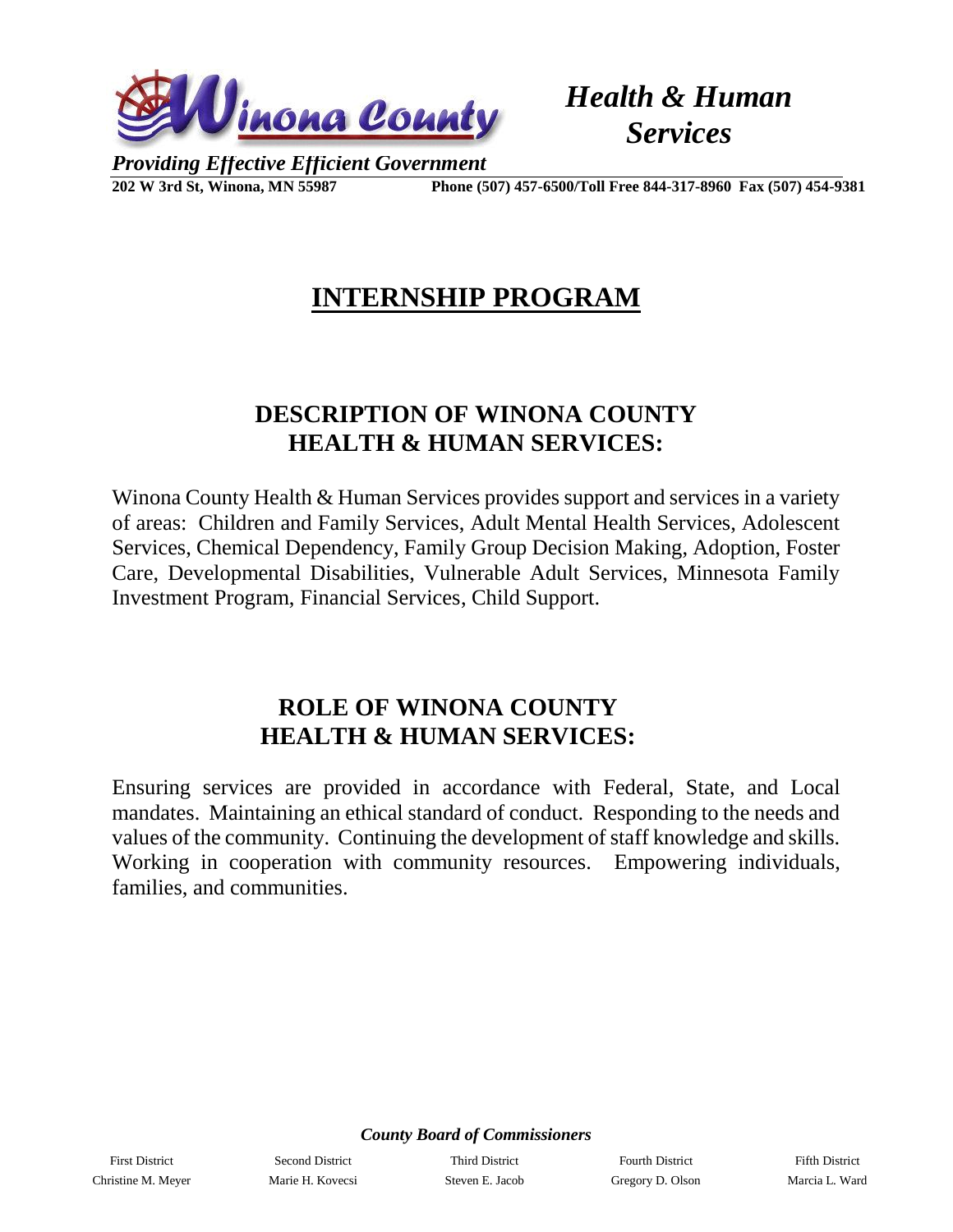### **QUALIFICATIONS AN APPLICANT SHOULD POSSESS:**

- An intern should be an effective communicator; be an effective listener, and able to reflect what they are being told. They should have the ability to express their thoughts verbally and in writing in a clear and concise manner. They should also be able to speak in a way that others will be able to understand what is being said.
- An intern will need to be able to work and interact with individuals from differing cultures, backgrounds, and income levels.
- An intern should be able to work independently.
- An intern should be able to set appropriate boundaries with their clients, coworkers, and other professionals.
- An intern will need reliable transportation.
- An intern will be a senior majoring in social work, nursing or a related field.

#### **ACTIVITIES AN INTERN WILL/MAY PERFORM:**

- An intern will learn the various rules and statues that govern our practice.
- An intern will learn the various forms and how to complete them.
- An intern will be assigned responsibilities by other workers at the discretion of the supervising staff member.
- An intern will assist clients in finding local resources.
- An intern will assist in case planning and development.
- An intern may transport clients to and from appointments.
- An intern will be expected to attend staff meetings regularly, and may attend placement team meetings, along with a variety of other meetings and trainings.
- An intern may make home visits and meet with clients regularly. This could include monitoring foster home placements and doing supervised visits.
- An intern will meet and work with other professionals in the community: schools, corrections, law enforcement, county attorney, physicians, therapists, foster parents, facility staff, community vendors/providers of direct care services, etc.
- An intern may be asked to attend hearings in regard to clients.

# **POLICY**

All interns are expected to follow the policies and practices of Winona County Health & Human Services as well as the labor contract.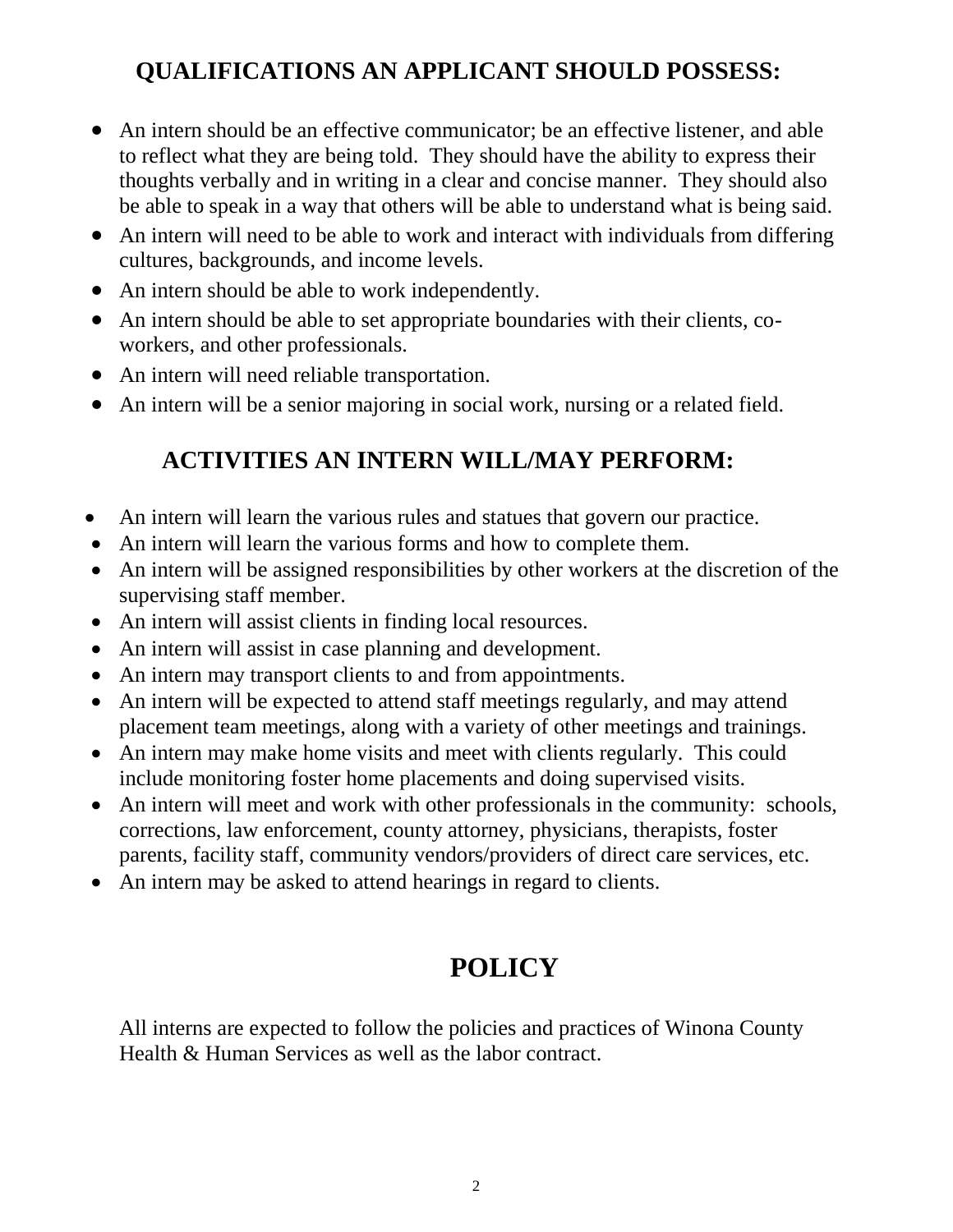# **WINONA COUNTY HEALTH & HUMAN SERVICES APPLICATION FOR INTERNSHIP**

|                                                                                                                                  |  | Advisor's Contact Phone Number and Email Address: |  |  |
|----------------------------------------------------------------------------------------------------------------------------------|--|---------------------------------------------------|--|--|
|                                                                                                                                  |  |                                                   |  |  |
| Year in School: _______Junior _______Senior ______Graduate Student                                                               |  |                                                   |  |  |
| Will you be employed during your internship? ______Yes ______No                                                                  |  |                                                   |  |  |
| Will you be living in the Winona area? ______Yes ______No                                                                        |  |                                                   |  |  |
| Are you available 8:00 AM to 5:00 PM, Mon through Thurs? ___Yes ____No<br>(this assumes you will have Senior Seminar on Fridays) |  |                                                   |  |  |
| If needed, can you occasionally work varied/longer hours? _____Yes _____No                                                       |  |                                                   |  |  |
| Will you have reliable transportation to use during your internship? Thes No                                                     |  |                                                   |  |  |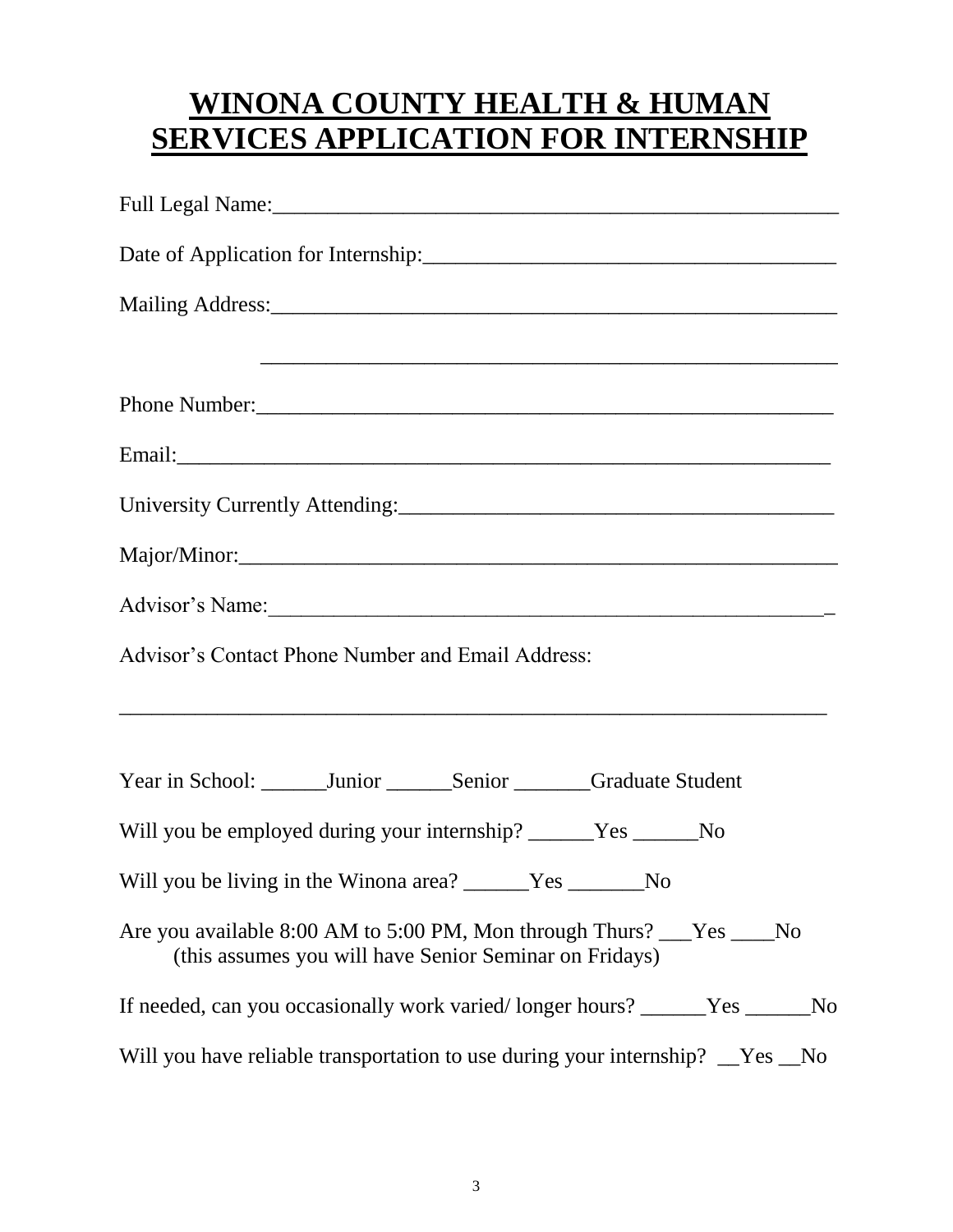- **I.** Please write a one page biography of yourself as a way for us to get to know you. Include which program area(s) of Health & Human Services you are most interested in and why. (Please attach a separate sheet.)
- **II.** When would you like to complete your internship?
- **EXECUTE:** Fall Semester (August December). Application due May  $1^{st}$
- $\frac{1}{2}$  Spring Semester (January May). Application due November 1st
- **EXECUTE:** Summer Semester (May August). Application due March  $1<sup>st</sup>$
- Other (please specify)
- **III.** Of the choices listed below, please rank your top three areas of interest (1 being the highest).
- \_\_\_\_\_\_\_\_ Adolescent Services
- \_\_\_\_\_\_\_\_ Adoption Services
- \_\_\_\_\_\_\_\_ Licensing (Child and Adult Foster Care, Family Child Day Care)
- \_\_\_\_\_\_\_\_ Adult and Child Protection Services
- \_\_\_\_\_\_\_\_ Disability Services for Children and Adults
- **EXECUTE:** Services for the Elderly
- \_\_\_\_\_\_\_\_ Adult Mental Health
- \_\_\_\_\_\_\_\_ Chemical Dependency
- **\_\_\_\_\_\_\_\_** Parenting Education
- \_\_\_\_\_\_\_\_ Other (specify)

#### **Send Pages 3-5, attachments, transcripts, and resumes to:**

Ms. Penny Schmidtknecht Winona County Personnel  $202$  West  $3<sup>rd</sup>$  St Winona, MN 55987

**Or via email at**: PSchmidtknecht@co.winona.mn.us